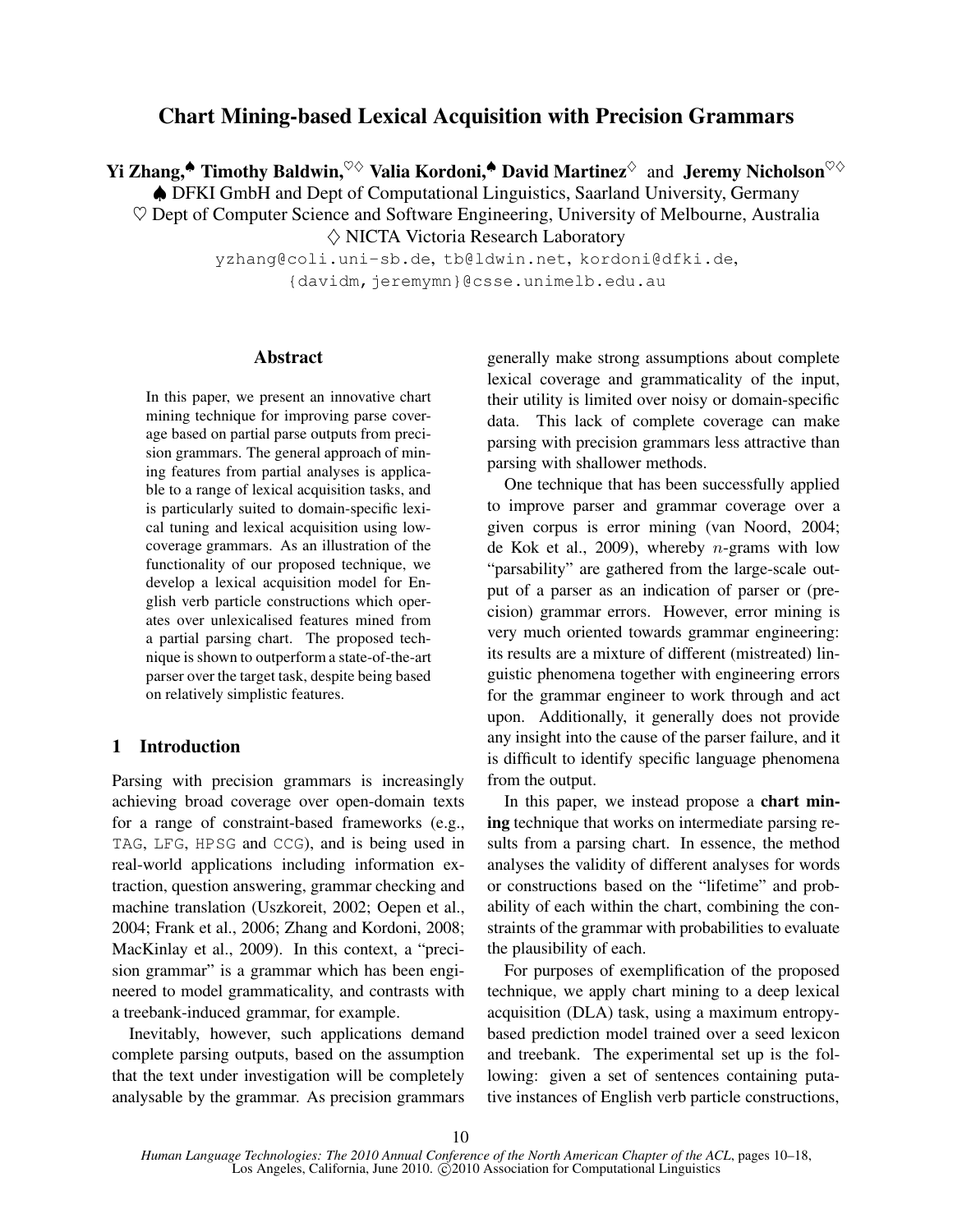extract a list of non-compositional VPCs optionally with valence information. For comparison, we parse the same sentence set using a state-of-the-art statistical parser, and extract the VPCs from the parser output. Our results show that our chart mining method produces a model which is superior to the treebank parser.

To our knowledge, the only other work that has looked at partial parsing results of precision grammars as a means of linguistic error analysis is that of Kiefer et al. (1999) and Zhang et al. (2007a), where partial parsing models were proposed to select a set of passive edges that together cover the input sequence. Compared to these approaches, our proposed chart mining technique is more general and can be adapted to specific tasks and domains. While we experiment exclusively with an HPSG grammar in this paper, it is important to note that the proposed method can be applied to any grammar formalism which is compatible with chart parsing, and where it is possible to describe an unlexicalised lexical entry for the different categories of lexical item that are to be extracted (see Section 3.2 for details).

The remainder of the paper is organised as follows. Section 2 defines the task of VPC extraction. Section 3 presents the chart mining technique and the feature extraction process for the VPC extraction task. Section 4 evaluates the model performance with comparison to two competitor models over several different measures. Section 5 further discusses the general applicability of chart mining. Finally, Section 6 concludes the paper.

## **2 Verb Particle Constructions**

The particular construction type we target for DLA in this paper is English Verb Particle Constructions (henceforth VPCs). VPCs consist of a head verb and one or more obligatory **particles**, in the form of intransitive prepositions (e.g., *hand in*), adjectives (e.g., *cut short*) or verbs (e.g., *let go*) (Villavicencio and Copestake, 2002; Huddleston and Pullum, 2002; Baldwin and Kim, 2009); for the purposes of our dataset, we assume that all particles are prepositional—by far the most common and productive of the three types—and further restrict our attention to single-particle VPCs (i.e., we ignore VPCs such as *get along together*).

One aspect of VPCs that makes them a particularly challenging target for lexical acquisition is that the verb and particle can be non-contiguous (for instance, *hand the paper in* and *battle right on*). This sets them apart from conventional collocations and terminology (cf., Manning and Schütze (1999), Smadja (1993) and McKeown and Radev (2000)) in that they cannot be captured effectively using  $n$ grams, due to their variability in the number and type of words potentially interceding between the verb and the particle. Also, while conventional collocations generally take the form of compound nouns or adjective–noun combinations with relatively simple syntactic structure, VPCs occur with a range of valences. Furthermore, VPCs are highly productive in English and vary in use across domains, making them a prime target for lexical acquisition (Dehé, 2002; Baldwin, 2005; Baldwin and Kim, 2009).

In the VPC dataset we use, there is an additional distinction between compositional and noncompositional VPCs. With compositional VPCs, the semantics of the verb and particle both correspond to the semantics of the respective simplex words, including the possibility of the semantics being specific to the VPC construction in the case of particles. For example, *battle on* would be classified as compositional, as the semantics of *battle* is identical to that for the simplex verb, and the semantics of *on* corresponds to the continuative sense of the word as occurs productively in VPCs (cf., *walk/dance/drive/govern/... on*). With non-compositional VPCs, on the other hand, the semantics of the VPC is somehow removed from that of the parts. In the dataset we used for evaluation, we are interested in extracting exclusively non-compositional VPCs, as they require lexicalisation; compositional VPCs can be captured via lexical rules and are hence not the target of extraction.

English VPCs can occur with a number of valences, with the two most prevalent and productive valences being the simple transitive (e.g., *hand in the paper*) and intransitive (e.g., *back off*). For the purposes of our target task, we focus exclusively on these two valence types.

Given the above, we define the English VPC extraction task to be the production of triples of the form  $\langle v, p, s \rangle$ , where v is a verb lemma, p is a prepositional particle, and  $s \in \{intrans, trans\}$  is the va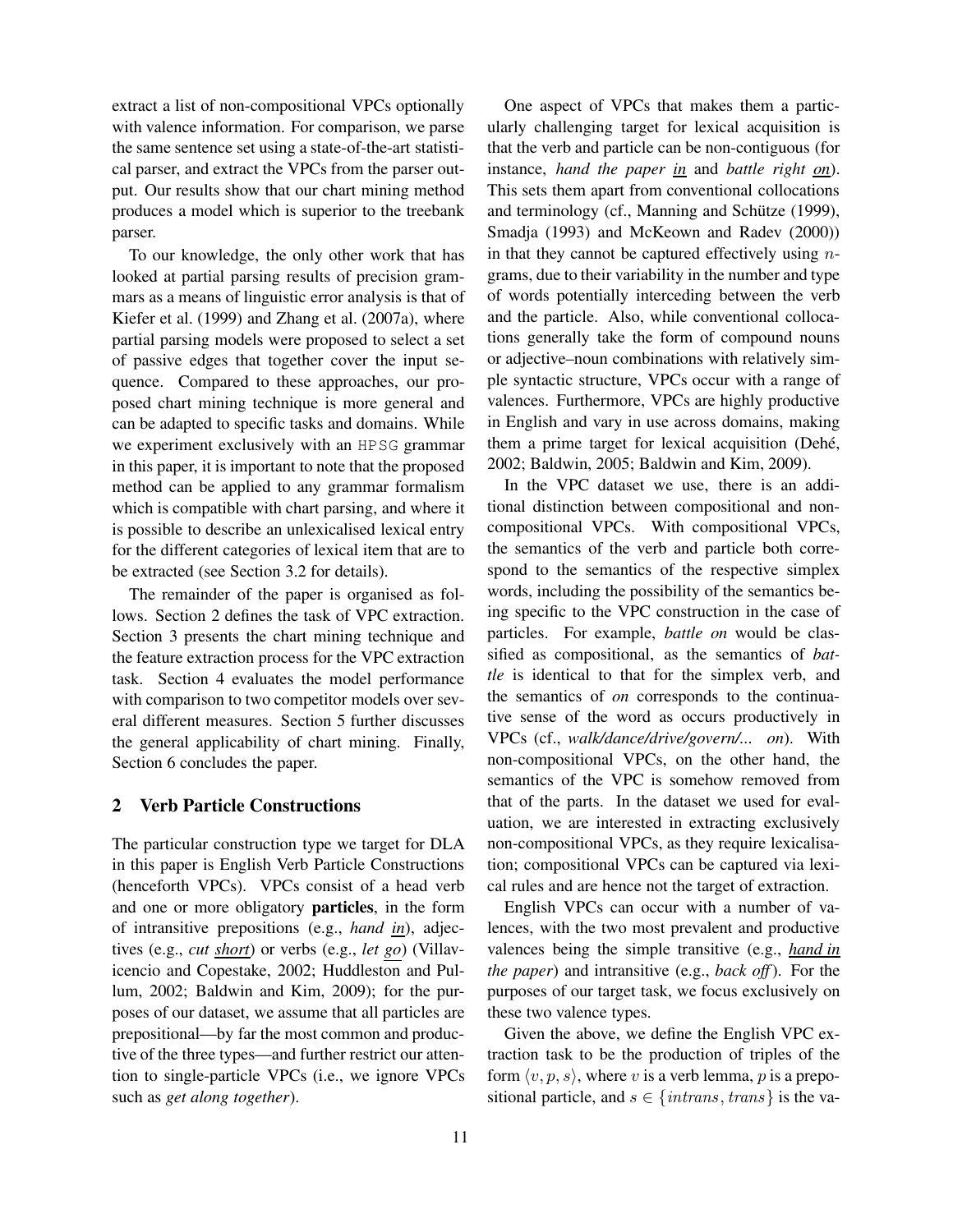lence; additionally, each triple has to be semantically non-compositional. The triples are extracted relative to a set of putative token instances for each of the intransitive and transitive valences for a given VPC. That is, a given triple should be classified as positive if and only if it is associated with at least one noncompositional token instance in the provided tokenlevel data.

The dataset used in this research is the one used in the LREC 2008 Multiword Expression Workshop Shared Task (Baldwin,  $2008$ ).<sup>1</sup> In the dataset, there is a single file for each of 4,090 candidate VPC triples, containing up to 50 sentences that have the given VPC taken from the British National Corpus. When the valence of the VPC is ignored, the dataset contains 440 unique VPCs among 2,898 VPC candidates. In order to be able to fairly compare our method with a state-of-the-art lexicalised parser trained over the WSJ training sections of the Penn Treebank, we remove any VPC types from the test set which are attested in the WSJ training sections. This removes 696 VPC types from the test set, and makes the task even more difficult, as the remaining testing VPC types are generally less frequent ones. At the same time, it unfortunately means that our results are not directly comparable to those for the original shared task. $<sup>2</sup>$ </sup>

# **3 Chart Mining for Parsing with a Large Precision Grammar**

## **3.1 The Technique**

The chart mining technique we use in this paper is couched in a constituent-based bottom-up chart parsing paradigm. A parsing chart is a data structure that records all the (complete or incomplete) intermediate parsing results. Every passive edge on the parsing chart represents a complete local analysis covering a sub-string of the input, while each active edge predicts a potential local analysis. In this view, a full analysis is merely a passive edge that spans the whole input and satisfies certain *root con-* *ditions*. The bottom-up chart parser starts with edges instantiated from lexical entries corresponding to the input words. The grammar rules are used to incrementally create longer edges from smaller ones until no more edges can be added to the chart.

Standardly, the parser returns only outputs that correspond to passive edges in the parsing chart that span the full input string. For those inputs without a full-spanning edge, no output is generated, and the chart becomes the only source of parsing information.

A parsing chart takes the form of a hierarchy of edges. Where only passive edges are concerned, each non-lexical edge corresponds to exactly one grammar rule, and is connected with one or more daughter edge(s), and zero or more parent edge(s). Therefore, traversing the chart is relatively straightforward.

There are two potential challenges for the chartmining technique. First, there is potentially a huge number of parsing edges in the chart. For instance, when parsing with a large precision grammar like the HPSG English Resource Grammar (ERG, Flickinger (2002)), it is not unusual for a 20-word sentence to receive over 10,000 passive edges. In order to achieve high efficiency in parsing (as well as generation), ambiguity packing is usually used to reduce the number of productive passive edges on the parsing chart (Tomita, 1985). For constraint-based grammar frameworks like LFG and HPSG, subsumption-based packing is used to achieve a higher packing ratio (Oepen and Carroll, 2000), but this might also potentially lead to an inconsistent packed parse forest that does not unpack successfully. For chart mining, this means that not all passive edges are directly accessible from the chart. Some of them are packed into others, and the derivatives of the packed edges are not generated. Because of the ambiguity packing, zero or more local analyses may exist for each passive edge on the chart, and the cross-combination of the packed daughter edges is not guaranteed to be compatible. As a result, expensive unification operations must be reapplied during the unpacking phase. Carroll and Oepen (2005) and Zhang et al. (2007b) have proposed efficient k-best unpacking algorithms that can selectively extract the most probable readings from the packed parse forest according to a discrimina-

 $^{\rm 1}$ Downloadable from http://www.csse.unimelb. edu.au/research/lt/resources/vpc/vpc.tgz.

<sup>&</sup>lt;sup>2</sup>In practice, there was only one team who participated in the original VPC task (Ramisch et al., 2008), who used a variety of web- and dictionary-based features suited more to highfrequency instances in high-density languages, so a simplistic comparison would not have been meaningful.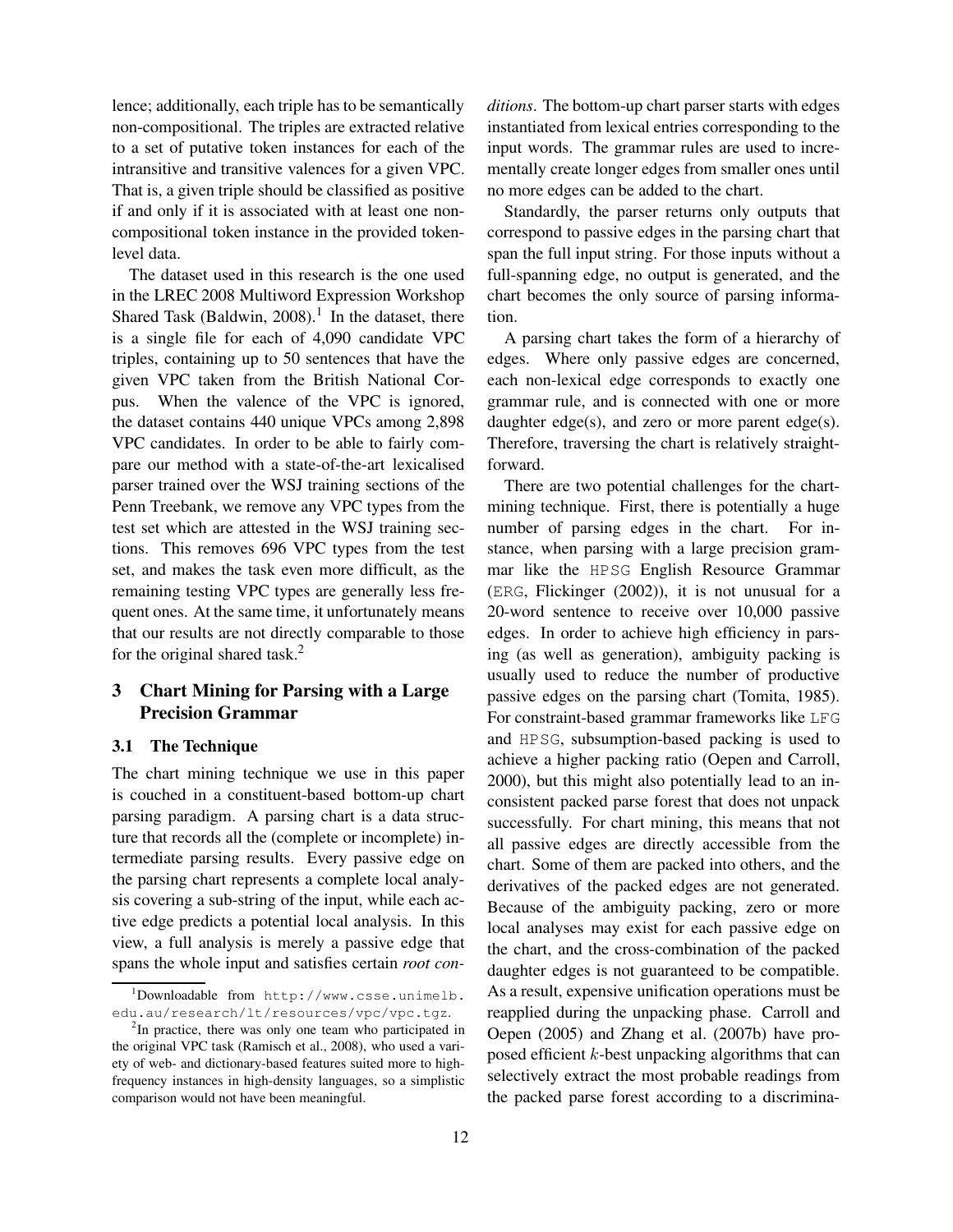tive parse disambiguation model, by minimising the number of potential unifications. The algorithm can be applied to unpack any passive edges. Because of the dynamic programming used in the algorithm and the hierarchical structure of the edges, the cost of the unpacking routine is empirically linear in the number of desired readings, and  $O(1)$  when invoked more than once on the same edge.

The other challenge concerns the selection of informative and representative pieces of knowledge from the massive sea of partial analyses in the parsing chart. How to effectively extract the indicative features for a specific language phenomenon is a very task-specific question, as we will show in the context of the VPC extraction task in Section 3.2. However, general strategies can be applied to generate parse ranking scores on each passive edge. The most widely used parse ranking model is the loglinear model (Abney, 1997; Johnson et al., 1999; Toutanova et al., 2002). When the model does not use non-local features, the accumulated score on a sub-tree under a certain (unpacked) passive edge can be used to approximate the probability of the partial analysis conditioned on the sub-string within that span.<sup>3</sup>

# **3.2 The Application: Acquiring Features for VPC Extraction**

As stated above, the target task we use to illustrate the capabilities of our chart mining method is VPC extraction.

The grammar we apply our chart mining method to in this paper is the English Resource Grammar (ERG, Flickinger (2002)), a large-scale precision HPSG for English. Note, however, that the method is equally compatible with any grammar or grammar formalism which is compatible with chart parsing.

The lexicon of the ERG has been semiautomatically extended with VPCs extracted by Baldwin (2005). In order to show the effectiveness of chart mining in discovering "unknowns" and remove any lexical probabilities associated with pre-existing lexical entries, we block the lexical entries for the verb in the candidate VPC by substituting the input token with a DUMMY-V token, which is coupled with four candidate lexical entries of type: (1) intransitive simplex verb  $(v - e)$ , (2) transitive simplex verb  $(v \_ np \_ le)$ , (3) intransitive VPC  $(v\_p\_le)$ , and (4) transitive VPC  $(v\_p-np\_le)$ , respectively. These four lexical entries represent the two VPC valences we wish to distinguish between in the VPC extraction task, and the competing simplex verb candidates. Based on these lexical types, the features we extract with chart mining are summarised in Table 1. The maximal constituent (MAXCONS) of a lexical entry is defined to be the passive edge that is an ancestor of the lexical entry edge that: (i) must span over the particle, and (ii) has maximal span length. In the case of a tie, the edge with the highest disambiguation score is selected as the MAXCONS. If there is no edge found on the chart that spans over both the verb and the particle, the MAXCONS is set to be NULL, with a MAXSPAN of 0, MAXLEVEL of 0 and MAXCRANK of 4 (see Table 1). The stem of the particle is also collected as a feature.

One important characteristic of these features is that they are completely unlexicalised on the verb. This not only leads to a fair evaluation with the ERG by excluding the influence from the lexical coverage of VPCs in the grammar, but it also demonstrates that complete grammatical coverage over simplex verbs is not a prerequisite for chart mining.

To illustrate how our method works, we present the unpacked parsing chart for the candidate VPC *show off* and input sentence *The boy shows off his new toys* in Figure 1. The non-terminal edges are marked with their syntactic categories, i.e., HPSG rules (e.g., *subjh* for the subject-head-rule, *hadj* for the head-adjunct-rule, etc.), and optionally their disambiguation scores. By traversing upward through parent edges from the DUMMY-V edge, all features can be efficiently extracted (see the third column in Table 1).

It should be noted that none of these features are used to deterministically dictate the predicted VPC category. Instead, the acquired features are used as inputs to a statistical classifier for predicting the type of the VPC candidate at the token level (in the context of the given sentence). In our experiment, we used a maximum entropy-based model to do a 3-

 $3$ To have a consistent ranking model on any sub-analysis, one would have to retrain the disambiguation model on every passive edge. In practice, we find this to be intractable. Also, the approximation based on full-parse ranking model works reasonably well.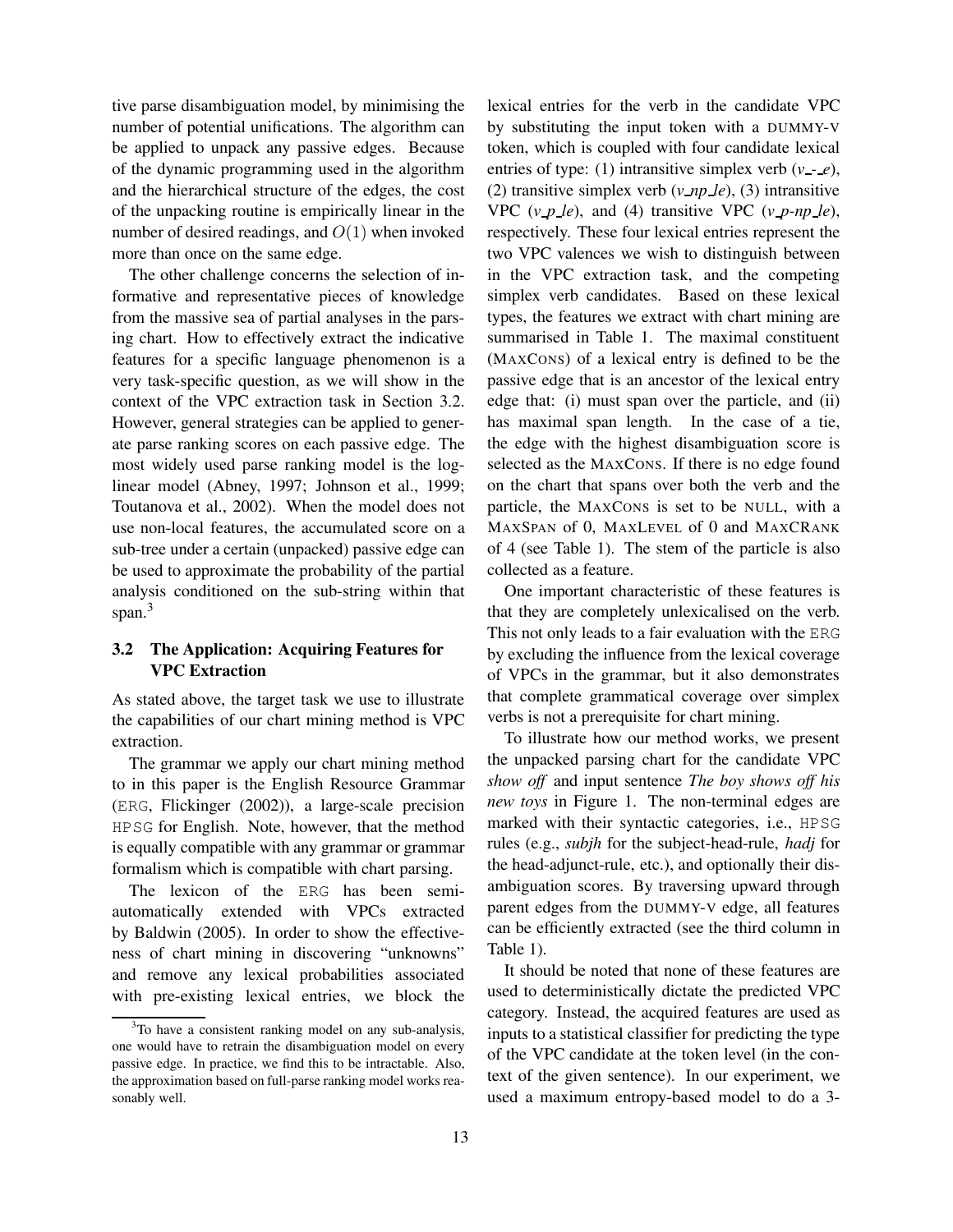| <b>Feature</b>  | <b>Description</b>                                                                                                                              | <b>Examples</b>                                                                |  |  |  |  |
|-----------------|-------------------------------------------------------------------------------------------------------------------------------------------------|--------------------------------------------------------------------------------|--|--|--|--|
| LE:MAXCONS      | A lexical entry together with the maximal constituent<br>constructed from it.                                                                   | $v$ _np_le:hadj,<br>$v$ -- $le: subjh,$<br>$v_p$ le: subjh, $v_p$ -np le: subj |  |  |  |  |
| LE:MAXSPAN      | A lexical entry together with the length of the span of<br>the maximal constituent constructed from the LE                                      | $v - le: 7$ , $v_n p \leq .5$ , $v_n p \leq .4$ ,<br>$v$ -p-np-le:7            |  |  |  |  |
| LE:MAXLEVEL     | A lexical entry together with the levels of projections<br>before it reaches its maximal constituent                                            | $v - le: 2, v \nmp le: 1, v \np le: 2,$<br>$v$ -p-np-le:3                      |  |  |  |  |
| LE:MAXCRANK     | A lexical entry together with the relative disambigua-<br>tion score ranking of its maximal constituent among<br>all MaxCons from different LEs | $v$ --le:4, $v$ -np-le:3, $v$ -p-le:1,<br>$v$ -p-np-le:2                       |  |  |  |  |
| <b>PARTICLE</b> | The stem of the particle in the candidate VPC                                                                                                   | off                                                                            |  |  |  |  |

Table 1: Chart mining features used for VPC extraction



Figure 1: Example of a parsing chart in chart-mining for VPC extraction with the ERG

category classification: non-VPC, transitive VPC, or intransitive VPC. For the parameter estimation of the ME model, we use the TADM open source toolkit (Malouf, 2002). The token-level predictions are then combined with a simple majority voting to derive the type-level prediction for the VPC candidate. In the case of a tie, the method backs off to the naïve baseline model described in Section 4.2, which relies on the combined probability of the verb and particle forming a VPC.

We have also experimented with other ways of deriving type-level predictions from token-level classification results. For instance, we trained a separate classifier that takes the token-level prediction as input in order to determine the type-level VPC prediction. Our results indicate no significant difference between these methods and the basic majority voting approach, so we present results exclusively for this simplistic approach in this paper.

### **4 Evaluation**

### **4.1 Experiment Setup**

To evaluate the proposed chart mining-based VPC extraction model, we use the dataset from the LREC 2008 Multiword Expression Workshop shared task (see Section 2). We use this dataset to perform three distinct DLA tasks, as detailed in Table 2.

The chart mining feature extraction is implemented as an extension to the PET parser (Callmeier,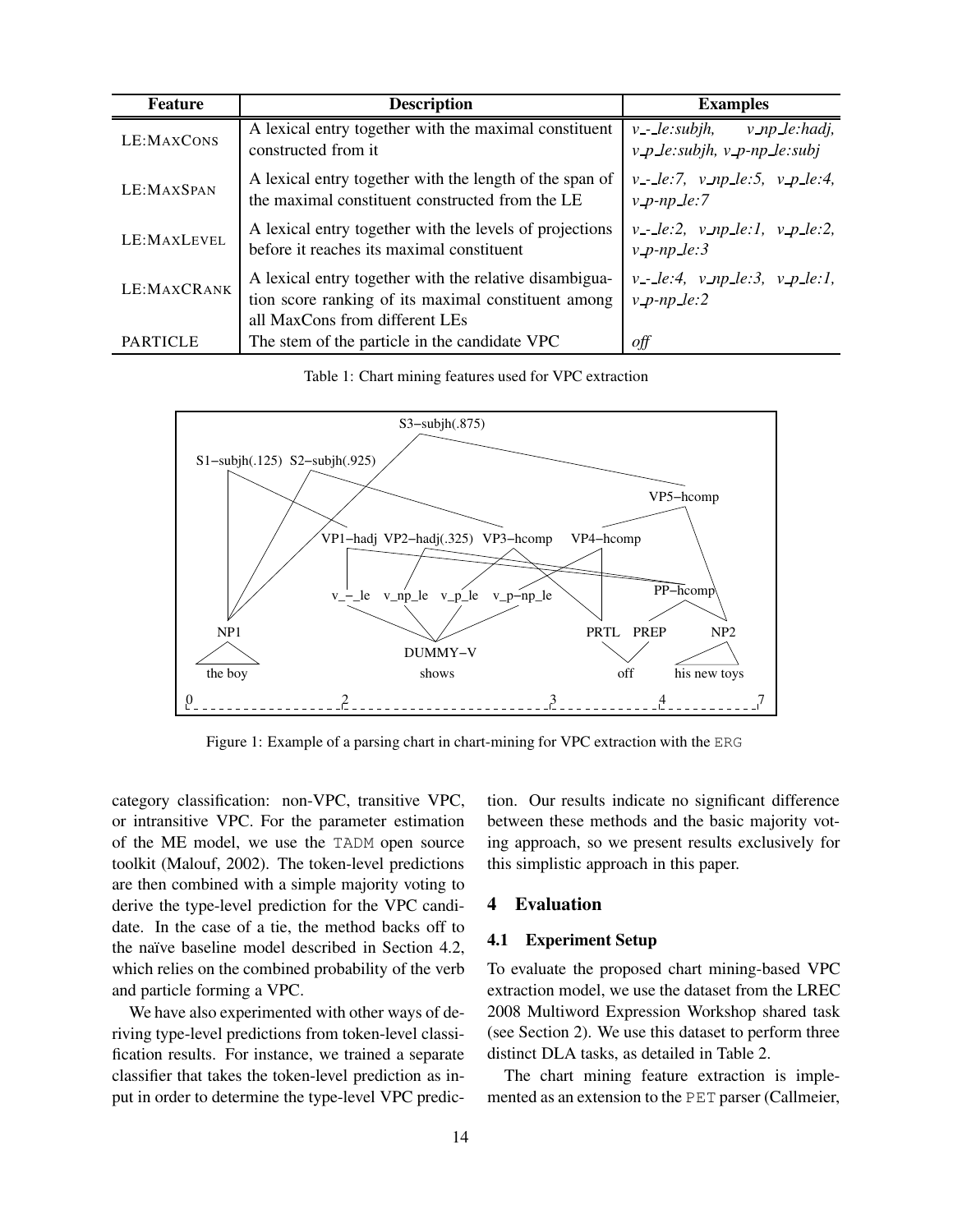| Task        | <b>Description</b>                                                                                                                                           |
|-------------|--------------------------------------------------------------------------------------------------------------------------------------------------------------|
| GOLD VPC    | Determine the valence for a verb–preposition combination which is known to occur<br>as a non-compositional VPC (i.e. known VPC, with unknown valence(s))     |
| <b>FULL</b> | Determine whether each verb–preposition combination is a VPC or not, and further<br>predict its valence(s) (i.e. unknown if VPC, and unknown valence(s))     |
| <b>VPC</b>  | Determine whether each verb-preposition combination is a VPC or not <i>ignoring va</i> -<br><i>lence</i> (i.e. unknown if VPC, and don't care about valence) |

Table 2: Definitions of the three DLA tasks

2001). We use a slightly modified version of the ERG in our experiments, based on the *nov-06* release. The modifications include 4 newly-added dummy lexical entries for the verb DUMMY-V and the corresponding inflectional rules, and a lexical type prediction model (Zhang and Kordoni, 2006) trained on the LOGON Treebank (Oepen et al., 2004) for unknown word handling. The parse disambiguation model we use is also trained on the LOGON Treebank. Since the parser has no access to any of the verbs under investigation (due to the DUMMY-V substitution), those VPC types attested in the LOGON Treebank do not directly impact on the model's performance. The chart mining feature extraction process took over 10 CPU days, and collected a total of 44K events for 4,090 candidate VPC triples. $4$  5-fold cross validation is used to train/test the model. As stated above (Section 2), the VPC triples attested in the WSJ training sections of the Penn Treebank are excluded in each testing fold for comparison with the Charniak parser-based model (see Section 4.2).

#### **4.2 Baseline and Benchmark**

For comparison, we first built a naïve baseline model using the combined probabilities of the verb and particle being part of a VPC. More specifically,  $P(c|v)$ and  $P(c|p)$  are the probabilities of a given verb  $v$  and particle  $p$  being part of a VPC candidate of type  $s \in \{intrans, trans, null\}$ , for transitive VPC, intransitive VPC, and non-VPC, respectively.  $\tilde{P}(s|v,p) = P(s|v) \cdot P(s|p)$  is used to approximate the joint probability of verb-particle  $(v, p)$  being of type s, and the prediction type is chosen randomly based on this probabilistic distribution. Both  $P(s|v)$  and  $P(s|p)$  can be estimated from a list of VPC candidate types. If v is unseen,  $P(s|v)$  is set to be  $\frac{1}{|V|}\sum_{v_i\in V} P(s|v_i)$  estimated over all verbs  $|V|$ seen in the list of VPC candidates. The naïve baseline performed poorly, mainly because there is not enough knowledge about the context of use of VPCs. This also indicates that the task of VPC extraction is non-trivial, and that context (evidence from sentences in which the VPC putatively occurs) must be incorporated in order to make more accurate predictions.

As a benchmark VPC extraction system, we use the Charniak parser (Charniak, 2000). This statistical parser induces a context-free grammar and a generative parsing model from a training set of gold standard parse trees. Traditionally, it has been trained over the WSJ component of the Penn Treebank, and for this work we decided to take the same approach and train over sections 1 to 22, and use section 23 for parameter-tuning. After parsing, we simply search for the VPC triples in each token instance with  $\text{type2},^5$  and decide on the classification of the candidate by majority voting over all instances, breaking ties randomly.

<sup>&</sup>lt;sup>4</sup>Not all sentences in the dataset are successfully chartmined. Due to the complexity of the precision grammar we use, the parser is unlikely to complete the parsing chart for extremely long sentences (over 50 words). Moreover, sentences which do not receive any spanning edge over the verb and the particle are not considered as an indicative event. Nevertheless, the coverage of the chart mining is much higher than the fullparse coverage of the grammar.

 $5$ Noting that the Penn POS tagset captures essentially the compositional vs. non-compositional VPC distinction required in the extraction task, through the use of the RP (prepositional particle, for non-compositional VPCs) and RB (adverb, for compositional VPCs) tags.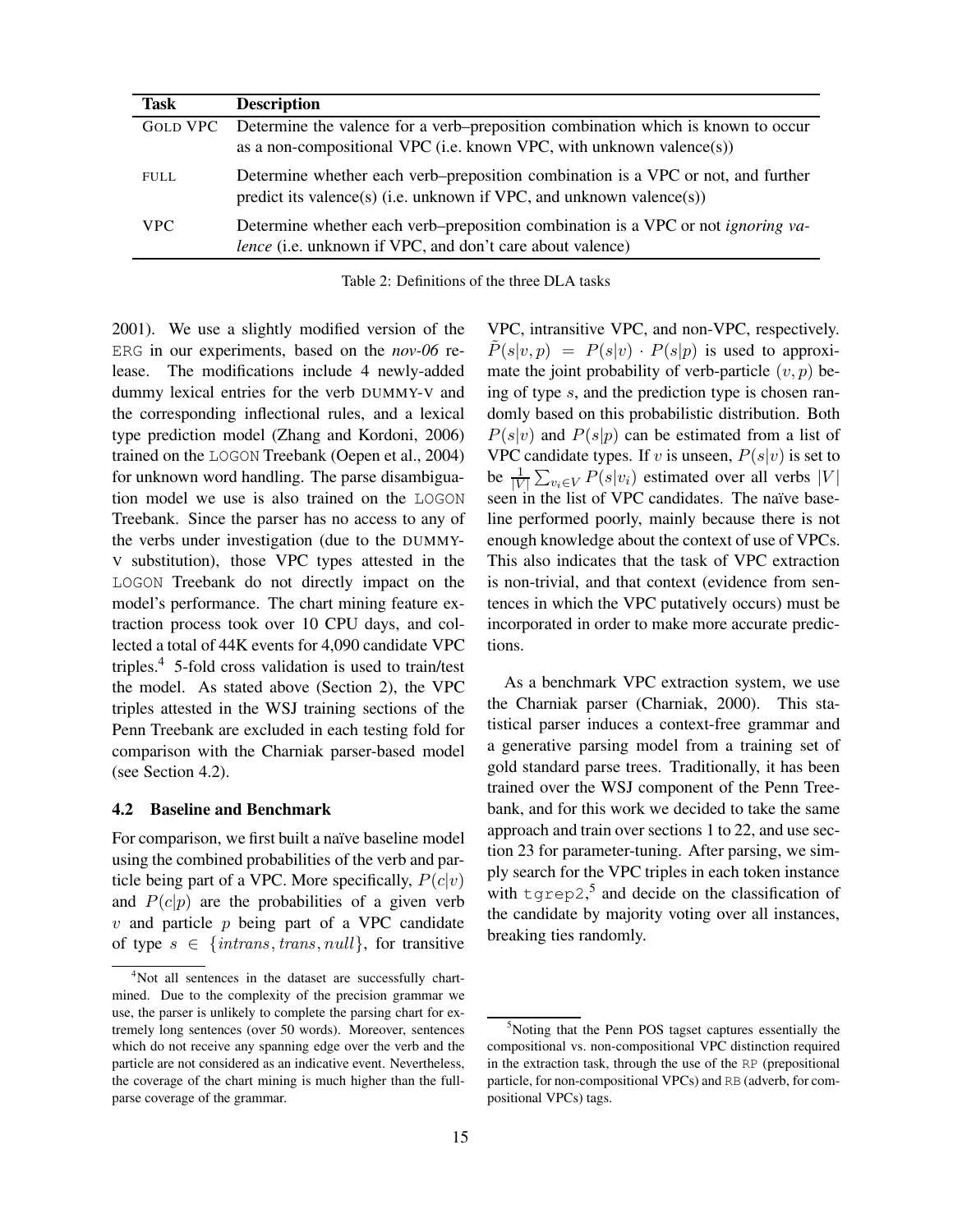### **4.3 Results**

The results of our experiments are summarised in Table 3. For the naïve baseline and the chart miningbased models, the results are averaged over 5-fold cross validation.

We evaluate the methods in the form of the three tasks described in Table 2. Formally, GOLD VPC equates to extracting  $\langle v,p,s \rangle$  tuples from the subset of gold-standard  $\langle v, p \rangle$  tuples; FULL equates to extracting  $\langle v, p, s \rangle$  tuples for all VPC candidates; and VPC equates to extracting  $\langle v, p \rangle$  tuples (ignoring valence) over all VPC candidates. In each case, we present the precision (P), recall (R) and F-score  $(\beta = 1: F)$ . For multi-category classifications (i.e. the two tasks where we predict the valence  $s$ , indicated as "All" in Table 3), we micro-average the precision and recall over the two VPC categories, and calculate the F-score as their harmonic mean.

From the results, it is obvious that the chart mining-based model performs best overall, and indeed for most of the measures presented. The Charniak parser-based extraction method performs reasonably well, especially in the VPC+valence extraction task over the FULL task, where the recall was higher than the chart mining method. Although not reported here, we observe a marked improvement in the results for the Charniak parser when the VPC types attested in the WSJ are not filtered from the test set. This indicates that the statistical parser relies heavily on lexicalised VPC information, while the chart mining model is much more syntax-oriented. In error analysis of the data, we observed that the Charniak parser was noticeably more accurate at extracting VPCs where the verb was frequent (our method, of course, did not have access to the base frequency of the simplex verb), underlining again the power of lexicalisation. This points to two possibilities: (1) the potential for our method to similarly benefit from lexicalisation if we were to remove the constraint on ignoring any pre-existing lexical entries for the verb; and (2) the possibility for hybridising between lexicalised models for frequent verbs and unlexicalised models for infrequent verbs. Having said this, it is important to reinforce that lexical acquisition is usually performed in the absence of lexicalised probabilities, as if we have prior knowledge of the lexical item, there is no need to extract it. In this sense, the first set of results in Table 3 over Gold VPCs are the most informative, and illustrate the potential of the proposed approach.

From the results of all the models, it would appear that intransitive VPCs are more difficult to extract than transitive VPCs. This is partly because the dataset we use is unbalanced: the number of transitive VPC types is about twice the number of intransitive VPCs. Also, the much lower numbers over the FULL set compared to the GOLD VPC set are due to the fact that only 1/8 of the candidates are true VPCs.

#### **5 Discussion and Future Work**

The inventory of features we propose for VPC extraction is just one illustration of how partial parse results can be used in lexical acquisition tasks. The general chart mining technique can easily be adapted to learn other challenging linguistic phenomena, such as the countability of nouns (Baldwin and Bond, 2003), subcategorization properties of verbs or nouns (Korhonen, 2002), and general multiword expression (MWE) extraction (Baldwin and Kim, 2009). With MWE extraction, e.g., even though some MWEs are fixed and have no internal syntactic variability, such as *ad hoc*, there is a very large proportion of idioms that allow various degrees of internal variability, and with a variable number of elements. For example, the idiom *spill the beans* allows internal modification (*spill mountains of beans*), passivisation (*The beans were spilled in the latest edition of the report*), topicalisation (*The beans, the opposition spilled*), and so forth (Sag et al., 2002). In general, however, the exact degree of variability of an idiom is difficult to predict (Riehemann, 2001). The chart mining technique we propose here, which makes use of partial parse results, may facilitate the automatic recognition task of even more flexible idioms, based on the encouraging results for VPCs.

The main advantage, though, of chart mining is that parsing with precision grammars does not any longer have to assume complete coverage, as has traditionally been the case. As an immediate consequence, the possibility of applying our chart mining technique to evolving medium-sized grammars makes it especially interesting for lexical acquisi-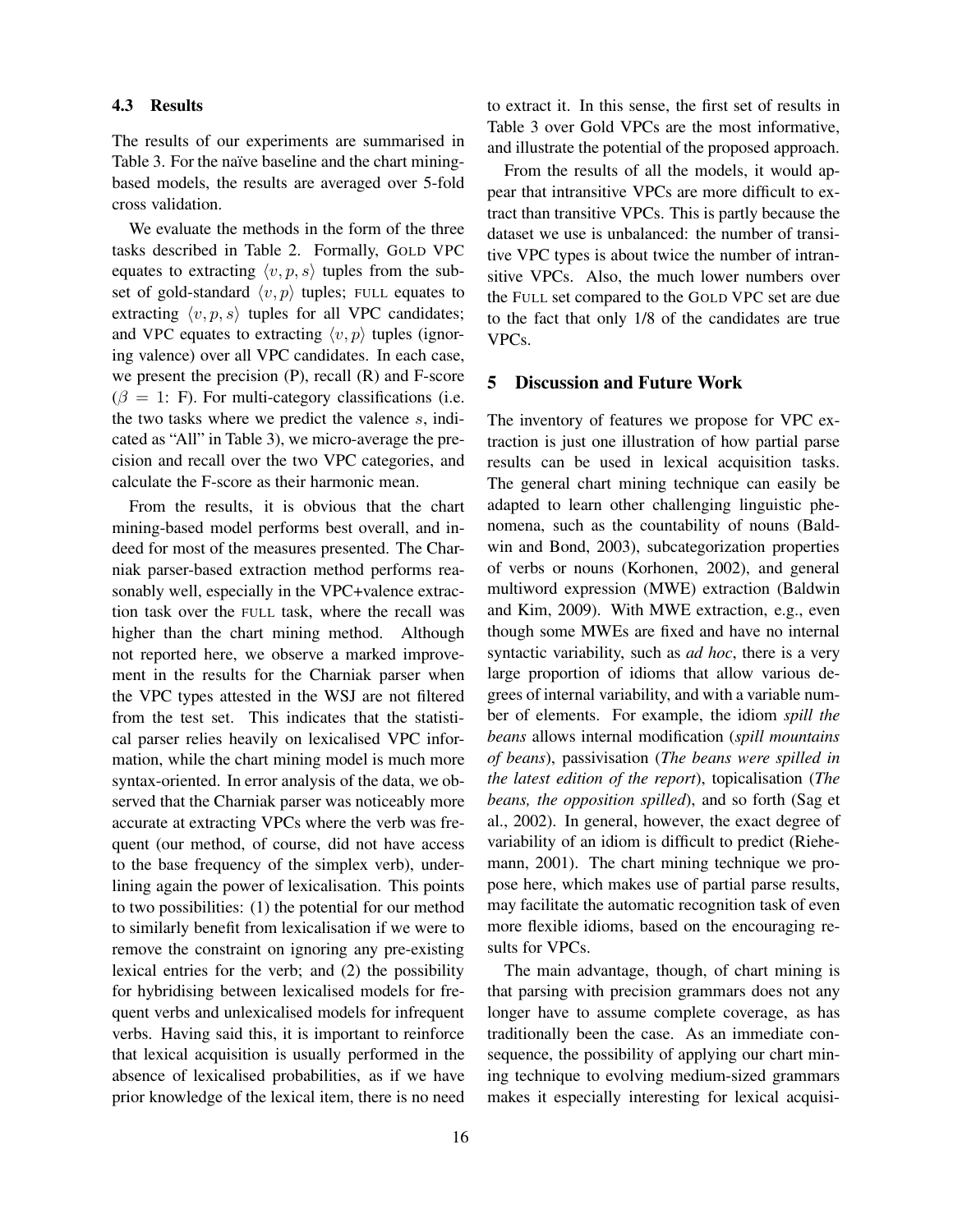| <b>Task</b>     | <b>VPC Type</b> | <b>Naïve Baseline</b> |       | <b>Charniak Parser</b> |       |       | <b>Chart-Mining</b> |       |       |       |
|-----------------|-----------------|-----------------------|-------|------------------------|-------|-------|---------------------|-------|-------|-------|
|                 |                 | P                     | R     | F                      | P     | R     | F                   | P     | R     | F     |
| <b>GOLD VPC</b> | Intrans-VPC     | 0.300                 | 0.018 | 0.034                  | 0.549 | 0.753 | 0.635               | 0.845 | 0.621 | 0.716 |
|                 | Trans-VPC       | 0.676                 | 0.348 | 0.459                  | 0.829 | 0.648 | 0.728               | 0.877 | 0.956 | 0.915 |
|                 | All             | 0.576                 | 0.236 | 0.335                  | 0.691 | 0.686 | 0.688               | 0.875 | 0.859 | 0.867 |
| <b>FULL</b>     | Intrans-VPC     | 0.060                 | 0.018 | 0.028                  | 0.102 | 0.593 | 0.174               | 0.153 | 0.155 | 0.154 |
|                 | Trans-VPC       | 0.083                 | 0.348 | 0.134                  | 0.179 | 0.448 | 0.256               | 0.179 | 0.362 | 0.240 |
|                 | A11             | 0.080                 | 0.236 | 0.119                  | 0.136 | 0.500 | 0.213               | 0.171 | 0.298 | 0.218 |
|                 | <b>VPC</b>      | 0.123                 | 0.348 | 0.182                  | 0.173 | 0.782 | 0.284               | 0.259 | 0.332 | 0.291 |

Table 3: Results for the different methods over the three VPC extraction tasks detailed in Table 2

tion over low-density languages, for instance, where there is a real need for rapid-prototyping of language resources.

The chart mining approach we propose in this paper is couched in the bottom-up chart parsing paradigm, based exclusively on passive edges. As future work, we would also like to look into the top-level active edges (those active edges that are never completed), as an indication of failed assumptions. Moreover, it would be interesting to investigate the applicability of the technique in other parsing strategies, e.g., head-corner or left-corner parsing. Finally, it would also be interesting to investigate whether by using the features we acquire from chart mining enhanced with information on the prevalence of certain patterns, we could achieve performance improvements over broader-coverage treebank parsers such as the Charniak parser.

## **6 Conclusion**

We have proposed a chart mining technique for lexical acquisition based on partial parsing with precision grammars. We applied the proposed method to the task of extracting English verb particle constructions from a prescribed set of corpus instances. Our results showed that simple unlexicalised features mined from the chart can be used to effectively extract VPCs, and that the model outperforms a probabilistic baseline and the Charniak parser at VPC extraction.

#### **Acknowledgements**

NICTA is funded by the Australian Government as represented by the Department of Broadband, Communications and the Digital Economy and the Australian Research Council through the ICT Centre of Excellence program. The first was supported by the German Excellence Cluster of Multimodal Computing and Interaction.

#### **References**

- Steven Abney. 1997. Stochastic attribute-value grammars. *Computational Linguistics*, 23:597–618.
- Timothy Baldwin and Francis Bond. 2003. Learning the countability of English nouns from corpus data. In *Proceedings of the 41st Annual Meeting of the Association for Computational Linguistics (ACL 2003)*, pages 463–470, Sapporo, Japan.
- Timothy Baldwin and Su Nam Kim. 2009. Multiword expressions. In Nitin Indurkhya and Fred J. Damerau, editors, *Handbook of Natural Language Processing*. CRC Press, Boca Raton, USA, 2nd edition.
- Timothy Baldwin. 2005. The deep lexical acquisition of English verb-particle constructions. *Computer Speech and Language, Special Issue on Multiword Expressions*, 19(4):398–414.
- Timothy Baldwin. 2008. A resource for evaluating the deep lexical acquisition of English verb-particle constructions. In *Proceedings of the LREC 2008 Workshop: Towards a Shared Task for Multiword Expressions (MWE 2008)*, pages 1–2, Marrakech, Morocco.
- Ulrich Callmeier. 2001. Efficient parsing with largescale unification grammars. Master's thesis, Universität des Saarlandes, Saarbrücken, Germany.
- John Carroll and Stephan Oepen. 2005. High efficiency realization for a wide-coverage unification grammar. In *Proceedings of the 2nd International Joint Conference on Natural Language Processing (IJCNLP 2005)*, pages 165–176, Jeju Island, Korea.
- Eugene Charniak. 2000. A maximum entropy-based parser. In *Proceedings of the 1st Annual Meeting of the North American Chapter of Association for Computational Linguistics (NAACL2000)*, Seattle, USA.
- Daniel de Kok, Jianqiang Ma, and Gertjan van Noord. 2009. A generalized method for iterative error mining in parsing results. In *Proceedings of the ACL2009 Workshop on Grammar Engineering Across Frameworks (GEAF)*, Singapore.